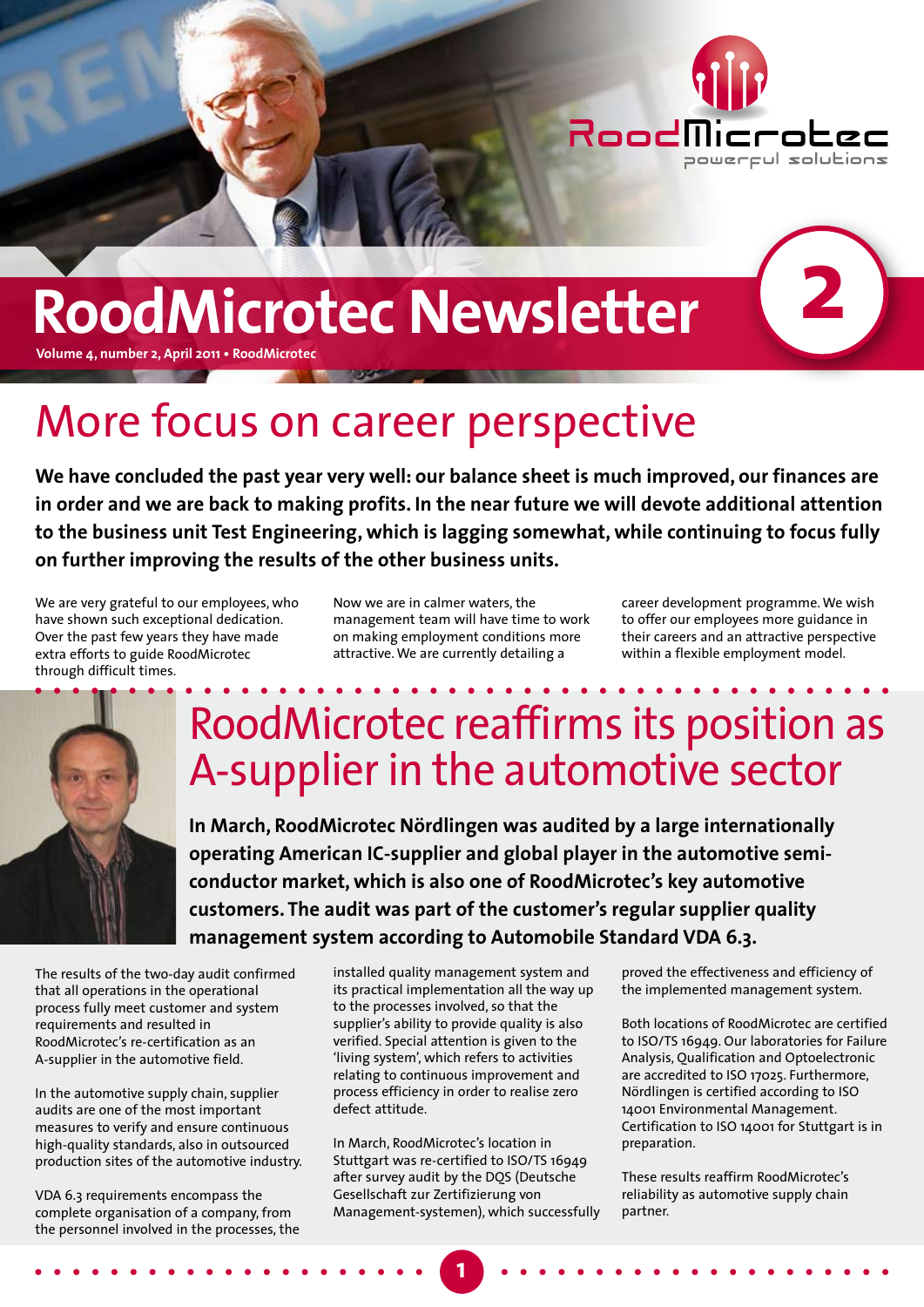## Equity position strengthened significantly by Mezzanine financing

**Many shareholders have asked us what the mezzanine financing in combination with outsourcing pensions really means. We are happy to explain this further.**

At the end of November, RoodMicrotec N.V. obtained risk-bearing capital in the form of a mezzanine financing totalling EUR 2 million, by means of which we strengthened our equity position significantly.

In the context of this financing we have outsourced part of our pension obligations to a German pension fund.

The pension obligations have been reinsured with an insurer who will receive an amount of € 202,000 per year (10.15% of the financing), which is used to pay the pension payments. As a result, these payments will in the future be borne by the pension fund, rather than by RoodMicrotec. However, RoodMicrotec will remain responsible for paying costs resulting from changes in the market rate and investment returns.

We will be paying a compensation of EUR 233,000 per year for the Mezzanine financing (11.7% of the financing). This is a conditional compensation, which means that if in any year RoodMicrotec makes a loss, the compensation is deemed not to have been created and therefore does not have to be paid, not even afterwards. Compensation must be paid again for the earliest year in which RoodMicrotec returns to making profits.

Furthermore, RoodMicrotec has the option of postponing payment of the compensation in a profitable situation if this is beneficial in terms of cash flows. However, the postponed compensation must then be paid at a later date.

Mezzanine does not necessarily qualify as equity, but based on the above, it qualifies as



equity in accordance with IFRS reporting requirements. It is perpetual risk-bearing capital, which is only unilaterally terminable by RoodMicrotec at a limited penalty and without other obligations, such as for example warrants. The financing has been verified by an external accountant and is analogous to a similar equity strengthening in conjunction with a pension outsourcing concluded by a major German electronics and semiconductor company in 2009.

The pension obligations and claims on the pension fund will remain on the IFRS balance sheet. These claims must be deducted from the pension obligations, so that the pension obligations decrease on balance on the IFRS balance sheet.

The Dutch version of this text is provided on our website **www.roodmicrotec.com**.

#### Award

**Peter Feldmeyer, Internal Sales & Logistics department was honoured during a company festivity.** 

Several customers praised his support and his way of communication with them. Philip Nijenhuis expressed his gratitude for his great commitment and presented him with an award and a gift.



**Systemintegration** in der Mikroelektronik

**Messe & Kongress** Nürnberg 3.-5. Mai 2011



MUNICH, GERMANY



# Agenda

**Exhibition SMT/HYBRID/PACKAGING in Nuremberg from 3 May to 5 May 2011.** 

RoodMicrotec is exhibiting at booth 115B in hall 6

During the exhibition RoodMicrotec will present the following lectures and tutorials: **Tuesday 3 May**, 11am-12, booth 119, hall 6: 20-minute lecture on LED characterisation and qualification

**Thursday 5 May**, 11am-12:30, booth 119, hall 6: 20-minute lecture on Failure analyses of LEDs

**Thursday 5 May**, 9am-12: Tutorial: Recognising and eliminating electrostatic risks in manufacturing facilities

RoodMicrotec will also be exhibiting at the **GSA & IET Internaltional Semiconductor Forum in Munich on 11 and 12 May, 2011**.